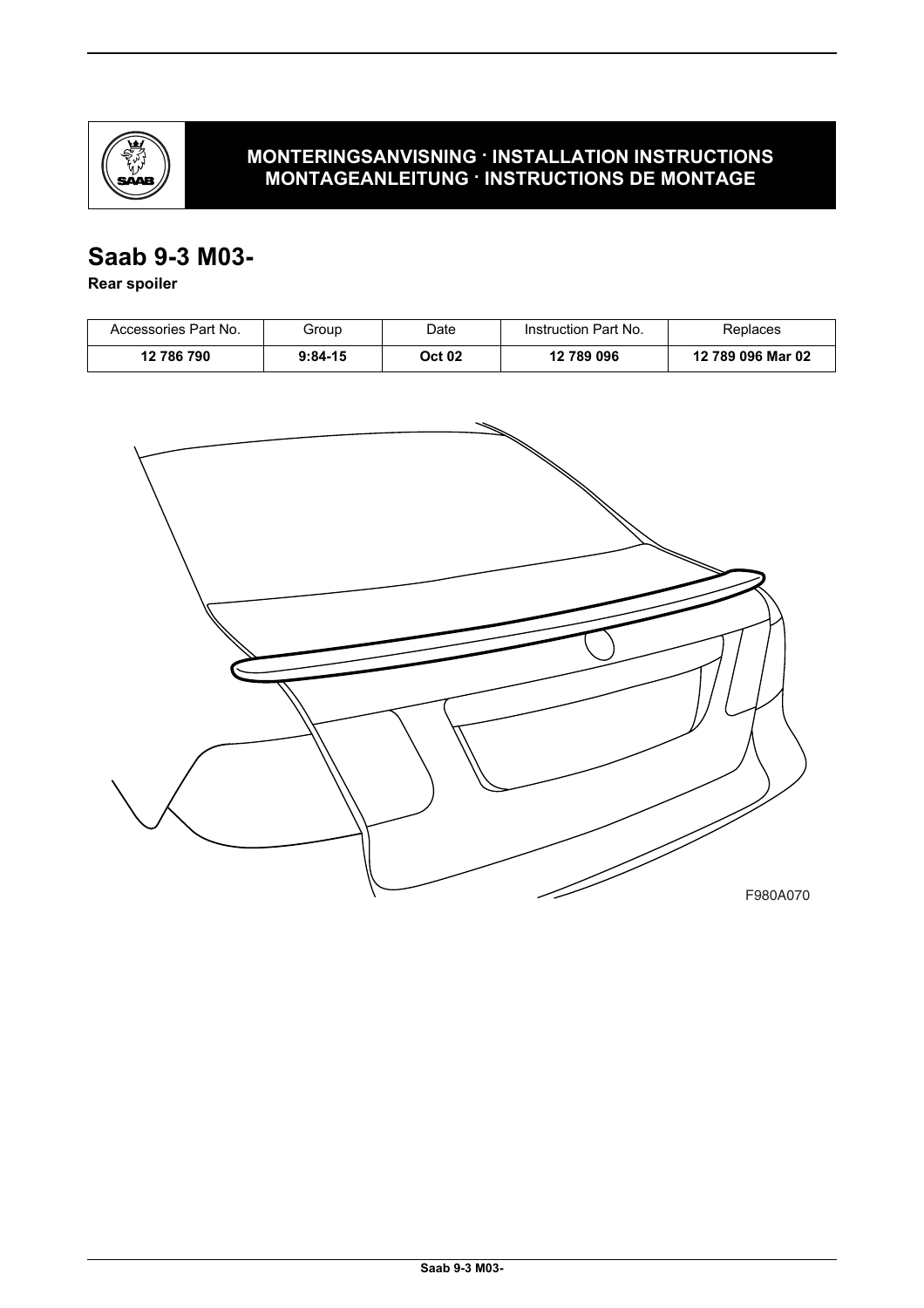

F980A009

- 1 Spoiler
- 2 Nuts (x5)
- 3 Zinc tape (x5)
- 4 Seal (x5)
- 5 Sealing strip
- 6 Template (2 parts)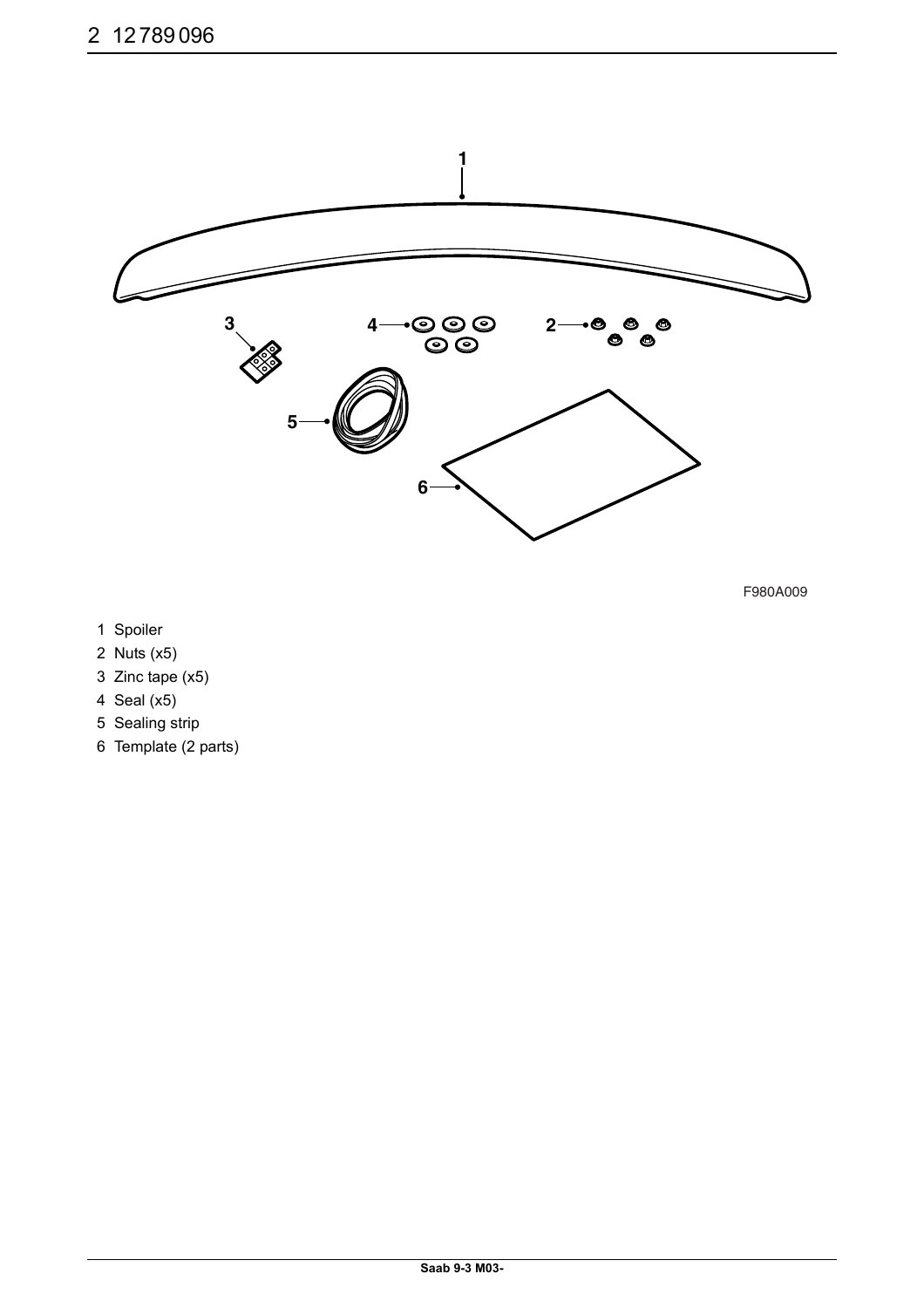

F980A010

The spoiler has been treated with grey primer and is ready for painting.

- 1 Paint the spoiler the same colour as the body; see "Directions for painting preprimed ABS plastic" in these installation instructions.
- 2 Open the hatchback.

**US:** Remove the emergency handle.

- 3 Remove the closing handle on the inside of the boot lid, the two-stage rivets and the boot lid trim.
- 4 **US:** Remove the screws of the emergency opening mechanism and move the mechanism aside.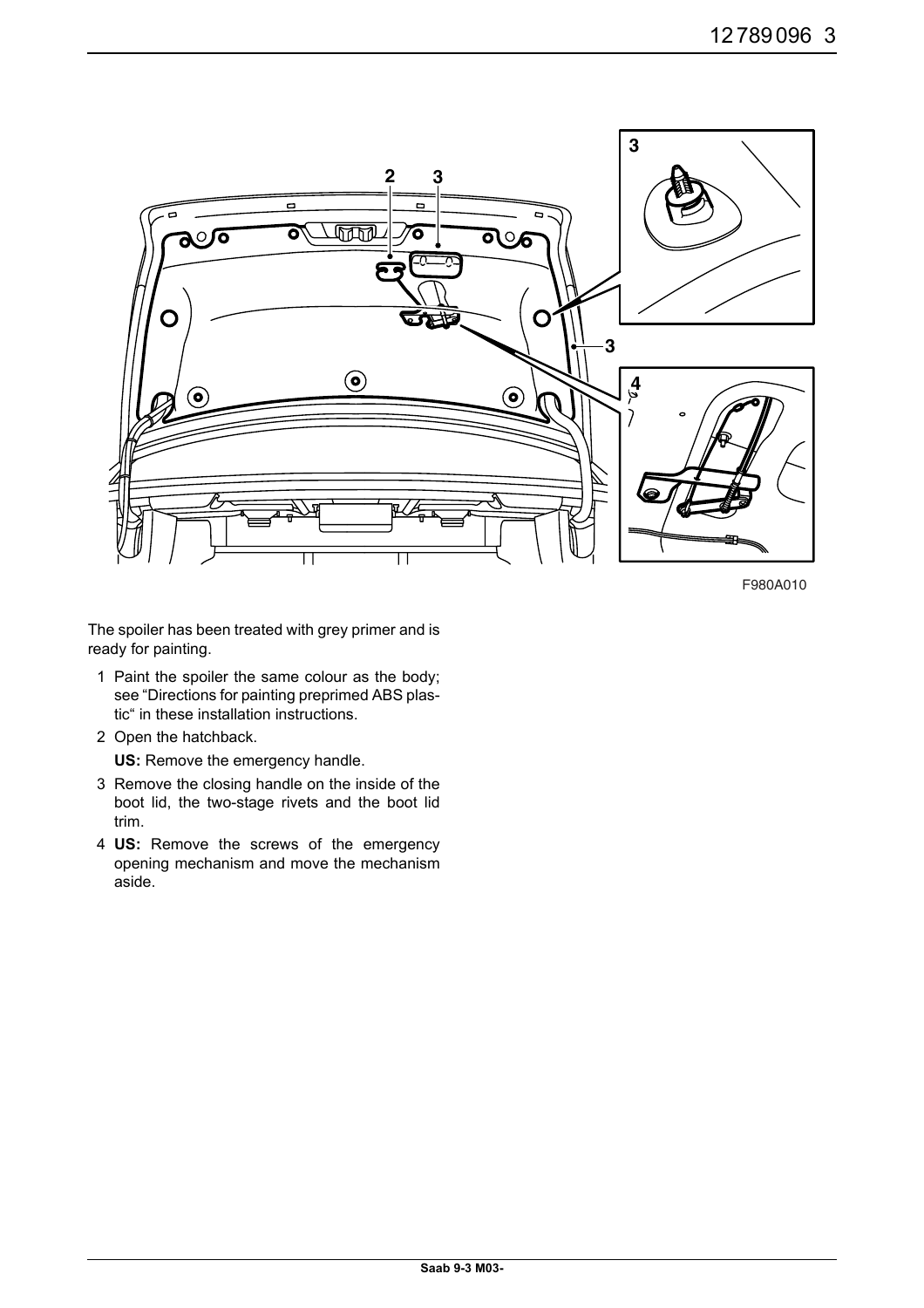

- 5 Cut out the template's parts, join them and fit them together using pieces of tape.
- 6 Line up the template with the round emblem on the boot lid and the front corners of the boot lid. Secure the template with tape at the emblem and the front corners.
- 7 Lift up the template at the emblem and affix tape where the holes are to be drilled (5).
- 8 Refit the template and secure with tape.

#### **Important**

Check the position of the template and adjust as necessary.

9 Drill holes as marked.

#### **Important**

Do not use a centre punch to mark the hole positions.

Do not press the drill against the boot lid when drilling.

First drill with a 2 mm bit, then with a 5 mm bit and end with an 8 mm bit.

- 10 Remove the template and tape.
- 11 Deburr the holes and remove loose drillings, swarf and flakes of paint. Clean with Teroson FL Cleaner. Apply Standox 1K Primer Filler. Apply finishing paint. Apply Terotex HV 400 or Mercasol 1 cavity sealant on internal surfaces.

12 Fit the pieces of zinc tape to the boot lid.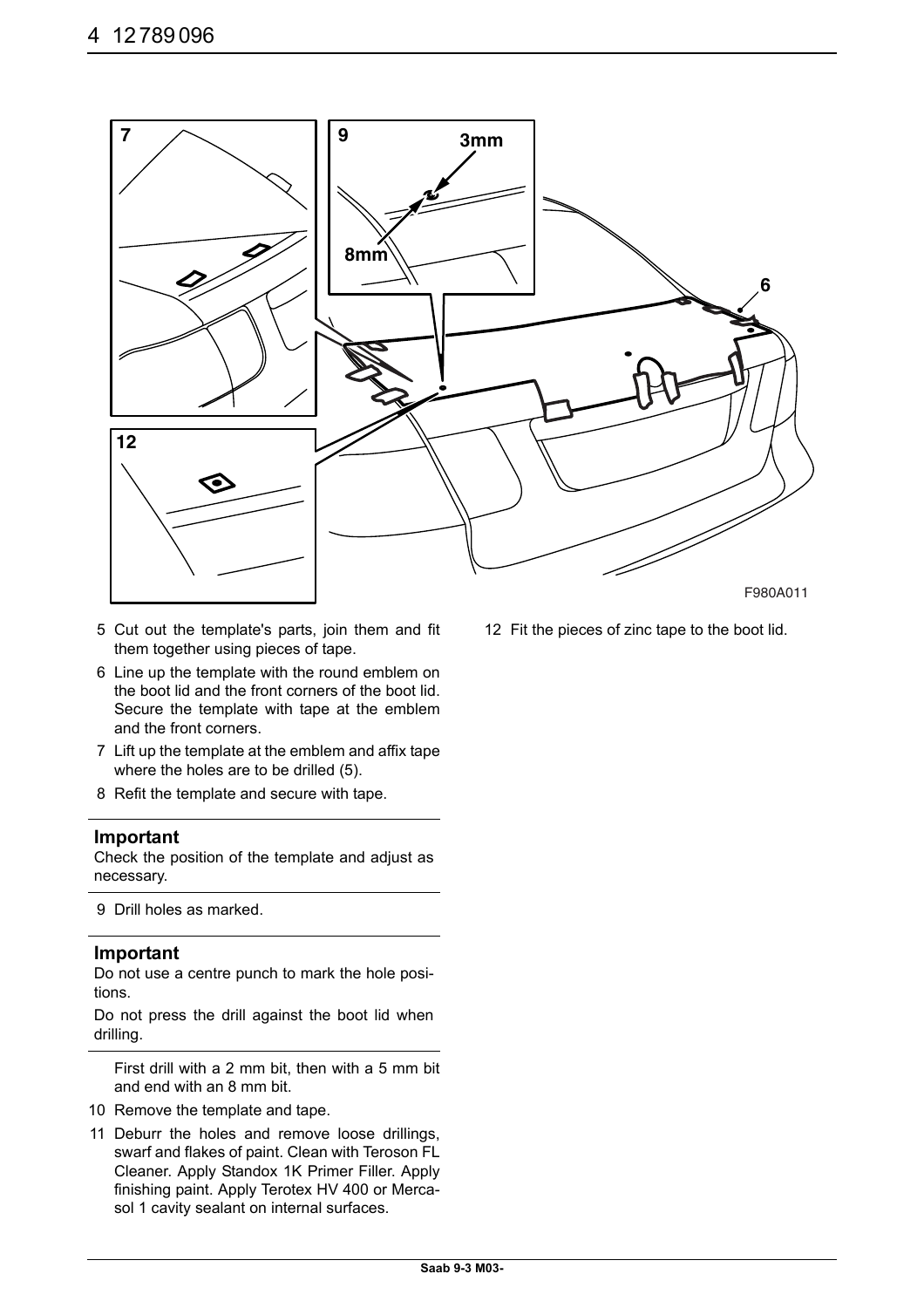

- 13 Fit the sealing strip inside the bottom edge of the spoiler starting at the recess for the emblem.
- 14 Fit the seals on the bolts.
- 15 Place the spoiler on the boot lid.
- 16 Hold the spoiler in place and carefully open the boot lid.
- 17 First secure the spoiler with the five nuts. Then carefully tighten the nuts a few turns at a time in the order specified in the illustration (A, B, C, D, E) until the correct tightening torque has been reached.

#### **Tightening torque 6 Nm (4.5 Ibf ft)**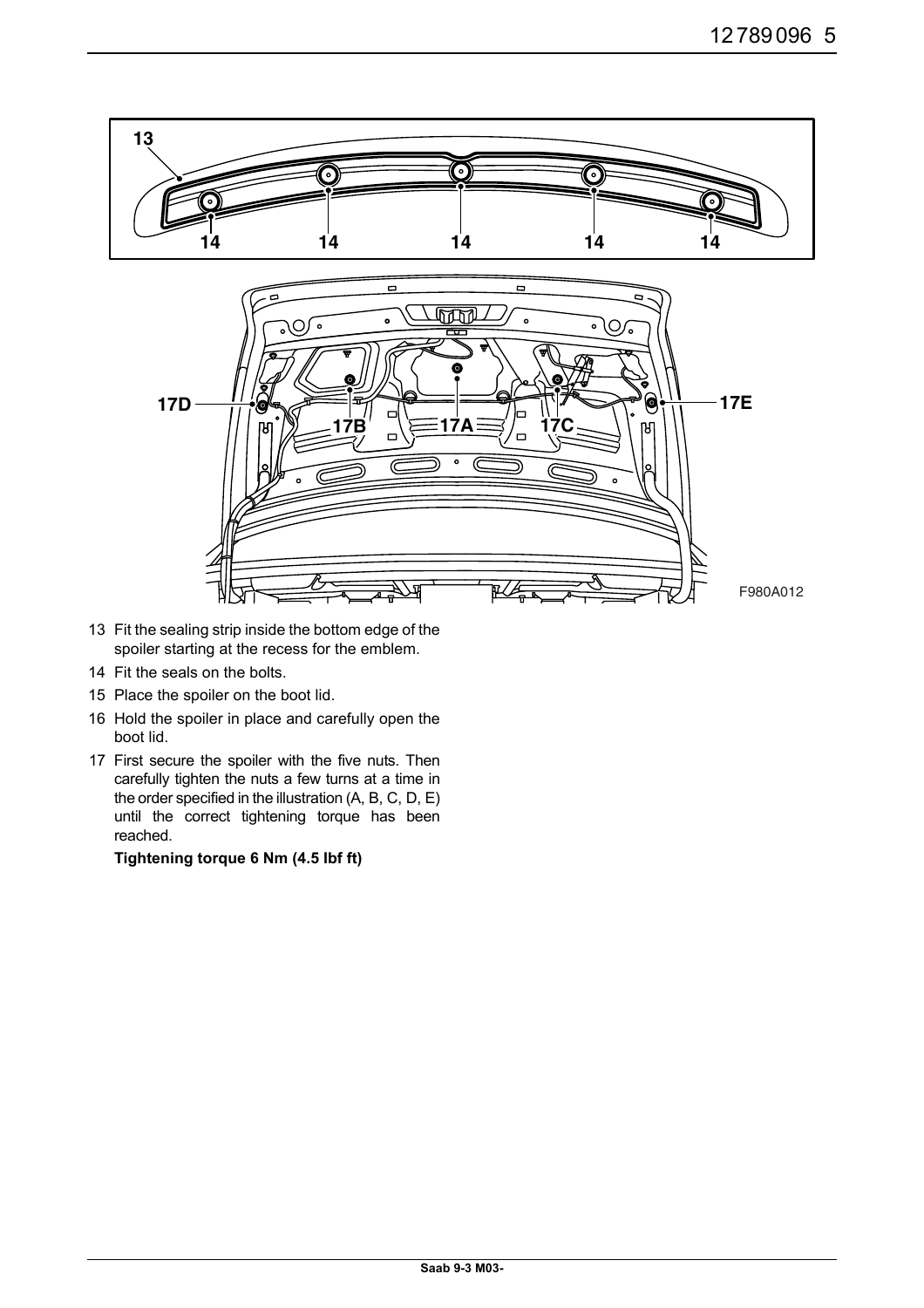

- 18 **US:** Fit the emergency opening mechanism.
- 19 Fit the boot lid trim, the two-stage rivets and the closing handle.
- 20 **US:** Fit the emergency handle.
- 21 Lower the cover in the luggage compartment trim on both the right and the left-hand sides.
- 22 Tighten both right and left springs one notch.
- 23 Put up both covers.
- 24 Close the boot lid.

## **WARNING**

As the spoiler protrudes over the sides of the boot lid, there is a risk of crushing between the spoiler and the rear wings.

Advise the customer that there is a risk of crushing.